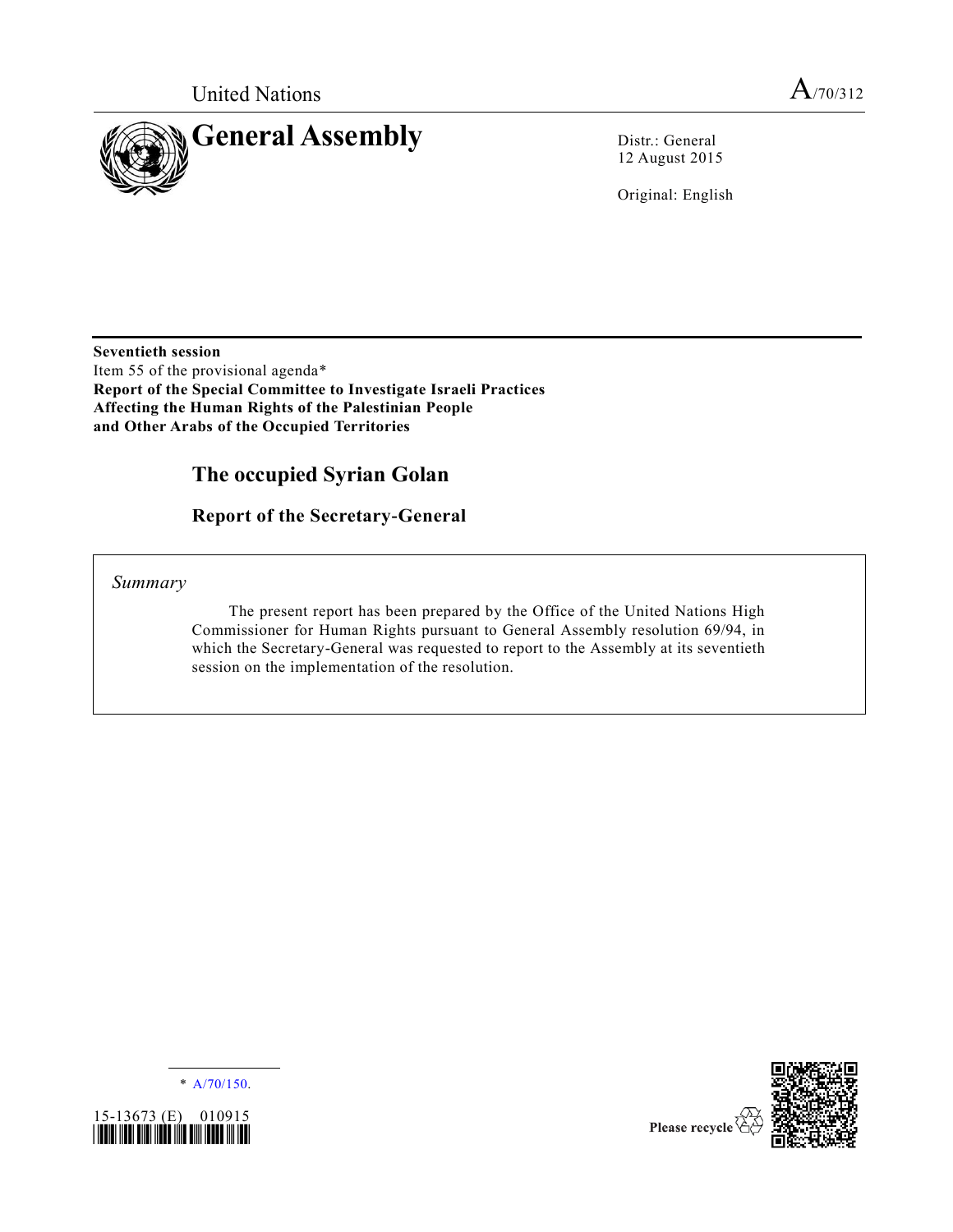1. The present report is submitted pursuant to General Assembly resolution 69/94, in which the Assembly called upon Israel, the occupying Power, to comply with the relevant resolutions on the occupied Syrian Golan, in particular Security Council resolution 497 (1981), in which the Council decided that the Israeli decision to impose its laws, jurisdiction and administration on the occupied Syrian Golan was null and void and without international legal effect, and demanded that Israel rescind forthwith its decision. The Assembly repeated its call upon Member States not to recognize any of the legislative or administrative measures and actions referred to in the resolution and requested the Secretary-General to report to the Assembly at its seventieth session on the implementation of resolution 69/94.

2. On 19 May 2015, the Office of the United Nations High Commissioner for Human Rights (OHCHR), on behalf of the Secretary-General, addressed a note verbale to the Government of Israel, in which Israel was asked to provide information on any steps it had taken or envisaged taking concerning the implementation of the relevant provisions of the aforementioned resolution. At the time of reporting, no reply had been received.

3. Also on 19 May, OHCHR, on behalf of the Secretary-General, sent a note verbale to the Permanent Mission of the Syrian Arab Republic and all other permanent missions to the United Nations in Geneva, asking Member States to provide information on any steps they had taken or envisaged taking concerning the implementation of the relevant provisions of the resolution. In addition to the response from the Permanent Mission of the Syrian Arab Republic, replies were received from the Permanent Missions of Brazil and Cuba to the United Nations in Geneva.

4. In its note verbale dated 12 May  $2015$ , the Syrian Arab Republic mentioned that, since 1967, the international community had rejected the Israeli occupation of the Syrian Golan, as reflected in several United Nations resolutions, most recently in General Assembly resolution 69/25. In that resolution, the Assembly demanded that Israel withdraw from all the occupied Golan to the line of 4 June 1967. In addition, in resolution 69/94, the Assembly called upon Israel, the occupying Power, to comply with the United Nations resolutions relating to the Syrian Golan, particularly Security Council resolution 497 (1981), in which the Council, inter alia, decided that the Israeli decision of 14 December 1981 to impose its laws, jurisdiction and administration on the occupied Syrian Golan was null, void and completely illegitimate, and demanded that Israel rescind its decision forthwith.

5. The Syrian Arab Republic recalled that after 47 years of occupation, Israel continued its practices with impunity and disregard for international law and United Nations resolutions, despite repeated international calls to end the occupation and to halt its daily repressive practices in the occupied Syrian Golan.

6. The Syrian Arab Republic stated that Israel had provided logistical support to "terrorist groups" after the withdrawal of United Nations Disengagement Observer Force (UNDOF) forces from their positions. The Syrian Arab Republic condemned

**\_\_\_\_\_\_\_\_\_\_\_\_\_\_\_\_\_\_**

<sup>&</sup>lt;sup>1</sup> The Syrian Arab Republic provided its submission, as a State concerned, before the note verbale was sent by the Office of the United Nations High Commissioner for Human Rights to the States concerned, namely, the Syrian Arab Republic and Israel, as well as all other Member States on 19 May.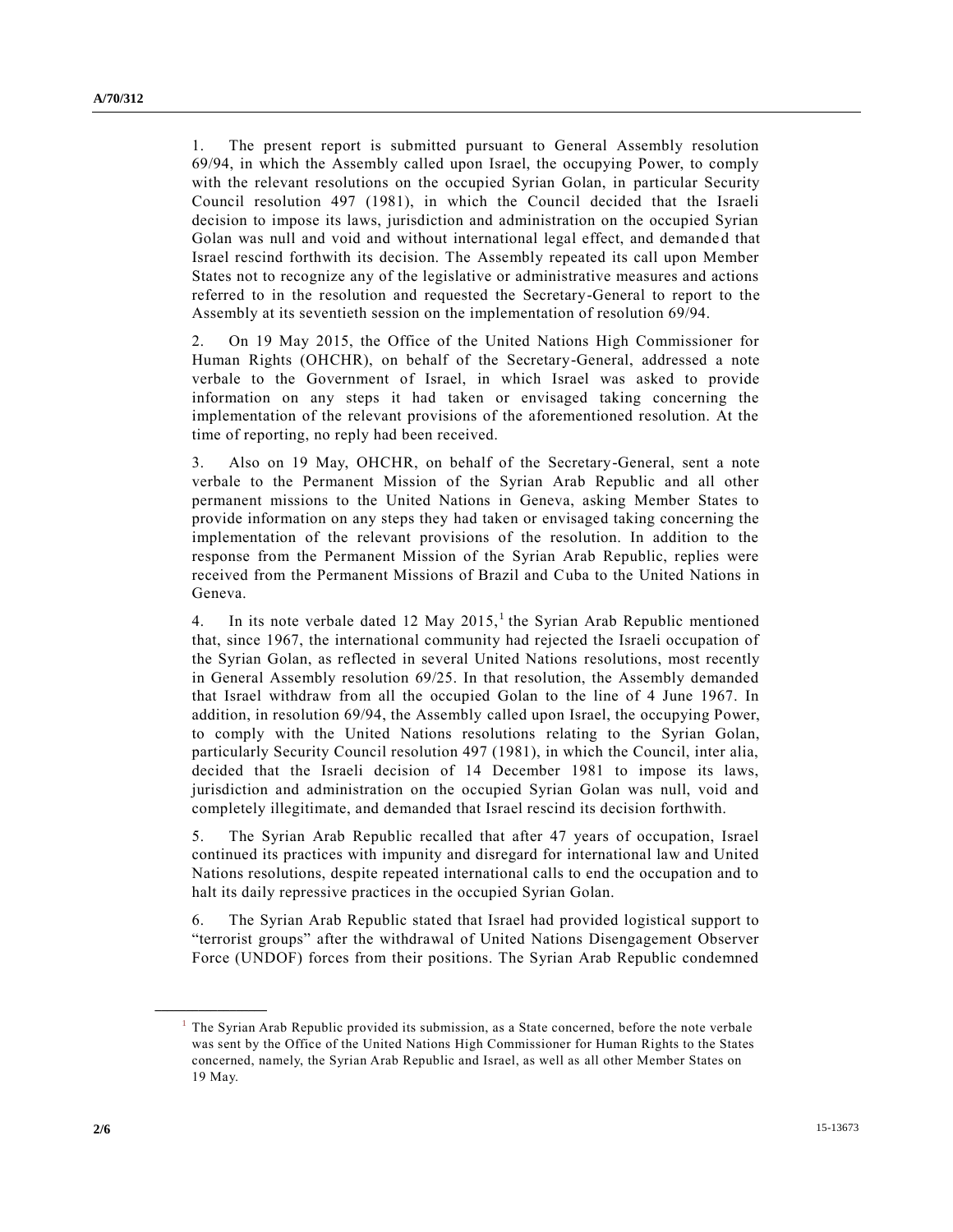such acts of aggression as a flagrant and dangerous violation of international law and of the separation of forces agreement.

7. The Syrian Arab Republic condemned the Israeli settlement policy in the occupied Syrian Golan, noting that Israel continued to disregard the resolutions of the Security Council, the General Assembly and the Human Rights Council on the matter, most recently General Assembly resolution 69/92, by which the Assembly emphasized the illegality of the settlements and other Israeli activities in the occupied Syrian Golan, and reiterated its call upon Israel to desist from changing the physical character, demographic composition, institutional structure and legal status of the occupied Syrian Golan and to stop the establishment of settlements.

8. The Syrian Arab Republic condemned Israeli practices and conduct aimed at controlling and looting resources in the occupied Syrian Golan, in violation of Security Council resolution 497 (1981) and General Assembly resolution 69/241. According to the Syrian Arab Republic, Israel has exploited the natural resources of the occupied Syrian Golan and allowed settlers to exclusively use those resources, while depriving the Syrian population of their benefits.

9. As in previous notes verbales, the Syrian Arab Republic reiterated its concerns regarding the extraction of water by Israel from Lake Masada in 2010 to establish a farm for settlers. In addition, the Syrian Arab Republic stated that Israel had bulldozed land and carried out logging adjacent to the ceasefire line in the occupied Syrian Golan. It considered that action to be a violation of the Fourth Geneva Convention of 1949 and added that it had led to an economic and environmental disaster, allegedly resulting in material losses estimated at \$20 million.

10. The Syrian Arab Republic stated that Israeli occupation forces had confiscated thousands of hectares of land in the occupied Golan, onto which settlers had moved. The alleged aim of this "farm project" is to build 750 farms, on which 90 Israeli families are expected to settle over the course of 2015. The Syrian Arab Republic stated that Israel's strategy was to bring in 150 new families each year, until a total of 750 families had moved onto the land. It also stated that Israel had begun experimental drilling for oil exploration. According to the note verbale, this is currently being carried out by the Israeli oil exploration company AVIC near the so-called nature settlement; the company has completed drilling in the first test drilling site and will work on the second well in the coming month.

11. Furthermore, the Syrian Arab Republic condemned the funding by the European Union of a survey aimed at promoting alternative tourism in the Israeli settlements in the occupied Syrian Golan. It claims that this action is a clear violation of the Security Council and General Assembly resolutions, including resolution 69/94.

12. The Syrian Arab Republic called upon Member States to refuse, in accordance with their obligations under international law, the importation of natural products from the occupied territories and to remind Israel of its obligations under international law. In that context, the Syrian Arab Republic referred to reports on settlers exporting wine produced in the occupied territory to the European Union while illegally labelling it as an Israeli product.

13. It is alleged by the Syrian Arab Republic that Israeli troops detained Sedky el-Makt on 25 February 2015, after previously releasing him in 2012. In addition, on 2 May 2015, Israeli troops detained Sheikh Atef Darwesh from occupied Bokaata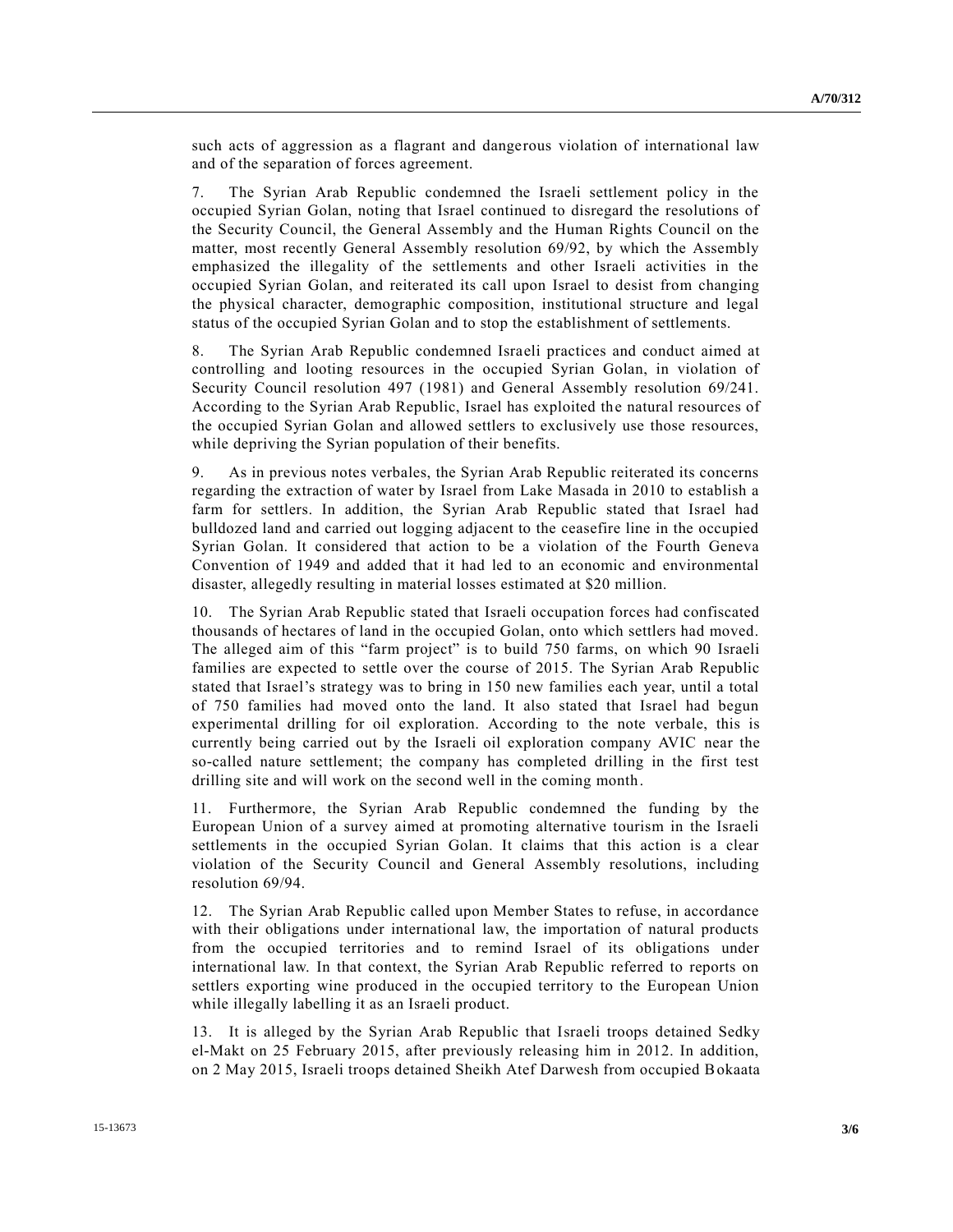village and Fedaa Magued Elshaer from occupied Magdal Shams village. The Government of the Syrian Arab Republic affirms that the policy of arbitrary detention and unfair trials constitutes crimes and human rights violations by Israel against Syrian civilians living for over five decades in the occupied Syrian Golan.

14. The Syrian Arab Republic reiterated its request to the Secretary-General, the United Nations High Commissioner for Human Rights, the President of the Human Rights Council and the President of the International Committee of the Red Cross that they pressure Israel to ensure that Syrian prisoners detained in its jails are kept in more humane and healthy conditions and to condemn inhumane conditions and the deprivation of visitation rights.

15. As in previous notes verbales, the Syrian Arab Republic called for international pressure on Israel to allow the Syrian population of the occupied Syrian Golan to visit their families in the Syrian Arab Republic through the Quneitra crossing. The Syrian Arab Republic noted that preventing such visits was in violation of the Geneva Conventions and customary international humanitarian law and led to the suffering of Syrians in the occupied Syrian Golan. The Syrian Arab Republic noted that the suffering of the Syrians in the occupied Syrian Golan had worsened since the Al-Nusra Front terrorist group gained control of the Quneitra crossing, which it claims has support from the Israeli occupation troops. The Syrian Arab Republic claims that this has resulted in preventing students from the occupied Syrian Golan to cross to their homeland in the Syrian Arab Republic to follow up on their university studies.

16. The Syrian Arab Republic affirmed that the achievement of a fair and comprehensive peace in the Middle East would require the implementation of United Nations resolutions aimed at ending the Israeli occupation of the Syrian Golan and other Arab territories. It stated that President Bashar al-Assad had shown, on several occasions, his willingness to resume peace negotiations on the same basis upon which the Madrid peace process was started in 1991. It further noted that in international forums, the Syrian Arab Republic had declared its full commitment to relevant international resolutions and had called for their implementation, in particular Security Council resolutions 242 (1967), 338 (1973) and 497 (1981). The Syrian Arab Republic also called for the implementation of the principle of land for peace, in order to ensure the full withdrawal by Israel from all of the occupied Syrian Golan to the line of 4 June 1967.

17. The Syrian Arab Republic concluded by stating that reaching sustainable peace and stability in the Middle East would require measures to ensure the enforcement of all relevant international resolutions, including the Geneva Conventions, without discrimination or selectivity.

18. On 10 June 2015, the Permanent Mission of Brazil to the United Nations Office and other international organizations in Geneva sent a note verbale stating that, in accordance with resolution 69/94, Brazil has systematically recalled, in all relevant forums, the illegality, according to international law, of Israel's occupation of the State of Palestine and other Arab territories, including the Syrian Golan. Brazil also recalled the responsibility of Israel, as the occupying Power, to comply with all relevant international obligations and, in particular, the Fourth Geneva Convention, article 49 (6) of which, prohibits the occupying power from deporting or transferring parts of its own civilian population to the territory it occupies.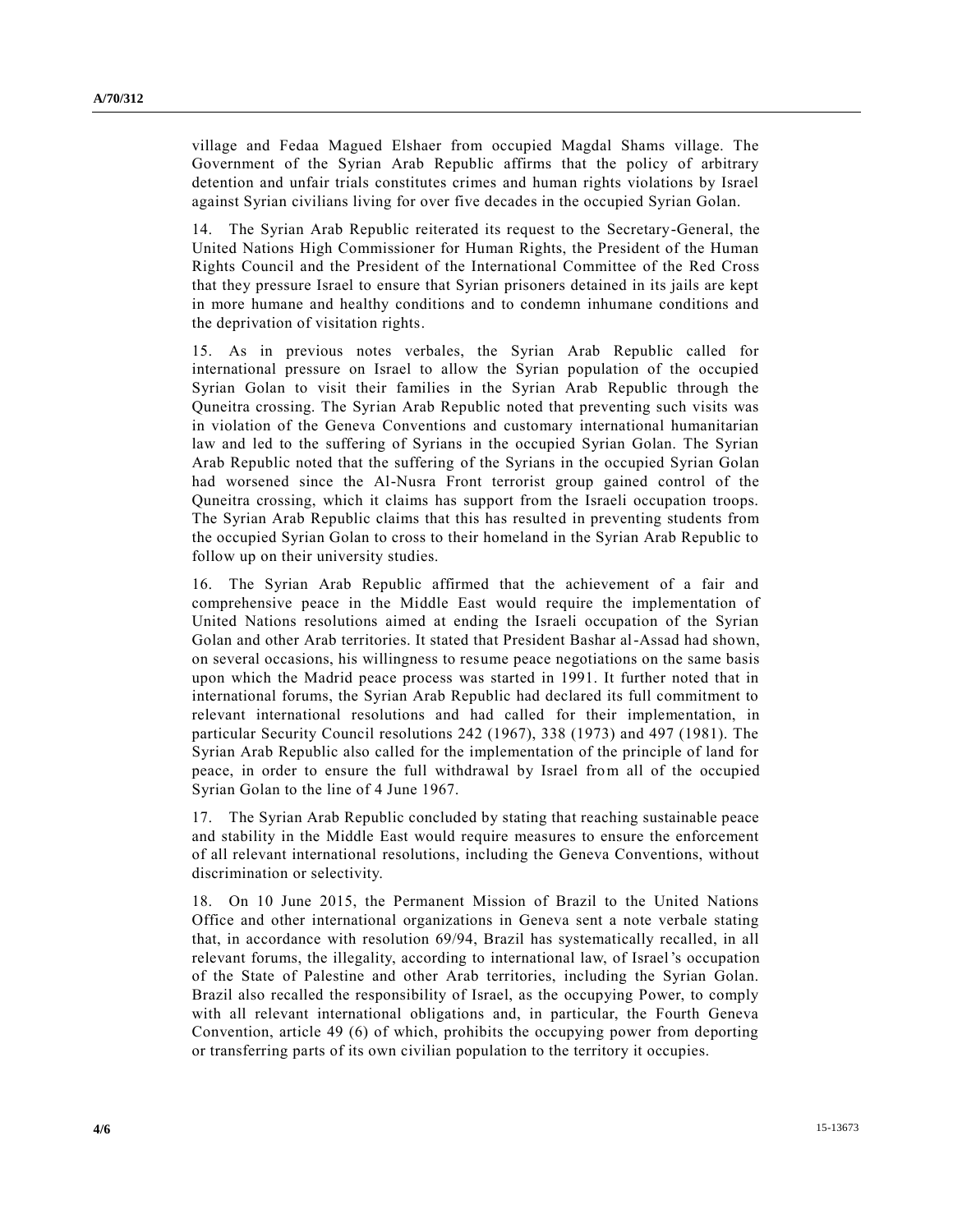19. Furthermore, Brazil recalled Legislative Decree No. 936 of 17 December 2009 by which the Brazilian Federal Parliament adopted the Free Trade Agreement between the Common Market of the South (MERCOSUR) and Israel signed in Montevideo on 18 December 2007. According to Brazil, it is stated in article 2 of the Decree that the Free Trade Agreement had been approved on the understanding that Brazil would negotiate, within the joint committee established in chapter IX of the Agreement, the exclusion, from its scope of implementation, of all goods whose certificates of origin indicated that they proceeded from territories placed under the administration of Israel after 1967.

20. In its response dated 25 May 2015, the Permanent Mission of Cuba to the United Nations in Geneva repeated its demands for the international community to call upon Israel to withdraw from the occupied Syrian Golan. Cuba reiterated that Israel continued to occupy the territory with total impunity, in flagrant violation of international law and United Nations resolutions. Cuba stated that the illegal decision adopted by Israel on 14 December 1981 to amend the legal status, physical nature and geographic composition of the occupied Syrian Golan, as well as its institutional structure, and the Israeli measures to implement its jurisdiction and its administration in this zone, were null, void and without jurisdiction.

21. Cuba also reaffirmed that all measures and actions by Israel through which it sought to impose its legislation, jurisdiction and administration in the occupied Syrian Golan, including the illegal activities of construction and expansion of Israeli settlements in the occupied territory since 1967, were a flagrant violation of international law, international conventions and the Charter and resolutions of the United Nations, in particular Security Council resolution 497 (1981) and the Fourth Geneva Convention of 1949.

22. Cuba condemned the settlement policies enacted by the Government of Israel in the occupied Syrian Golan, ignoring international law, international conventions, the Charter and the resolutions of the United Nations. It called upon Israel to immediately cease the expansion of illegal settlements where Israeli settlers enjoy disproportionate benefits, especially in terms of water and agricultural resources. According to Cuba, the situation regarding the settlements must be reversed.

23. At the same time, Cuba rejected the policies and practices aimed at the illegal exploitation of natural resources in the occupied Syrian Golan, including oil exploration, in contravention of the principle that establishes the permanent sovereignty of peoples under occupation over their natural resources.

24. Cuba called upon Israel to fully withdraw from the occupied Syrian Golan, to the line of 4 June 1967, in compliance with Security Council resolutions 242 (1967) and 338 (1973), and to give up its unbridled attempts to annex the Golan from the Syrian Arab Republic. Cuba reiterated the fundamental principle that the acquisition of territory by force is inadmissible under international law and the Charter of the United Nations, and that it is unacceptable that the occupied Syrian Golan has been under Israeli military occupation since 1967.

25. Cuba strongly condemned the brutal Israeli practices in prisons created during the occupation. It reiterated its serious concern about the inhuman conditions of Syrian detainees from the occupied Syrian Golan, leading to the deterioration of their physical health and putting their lives in danger, in flagrant violation of international humanitarian law. Cuba demanded that Israel immediately comply